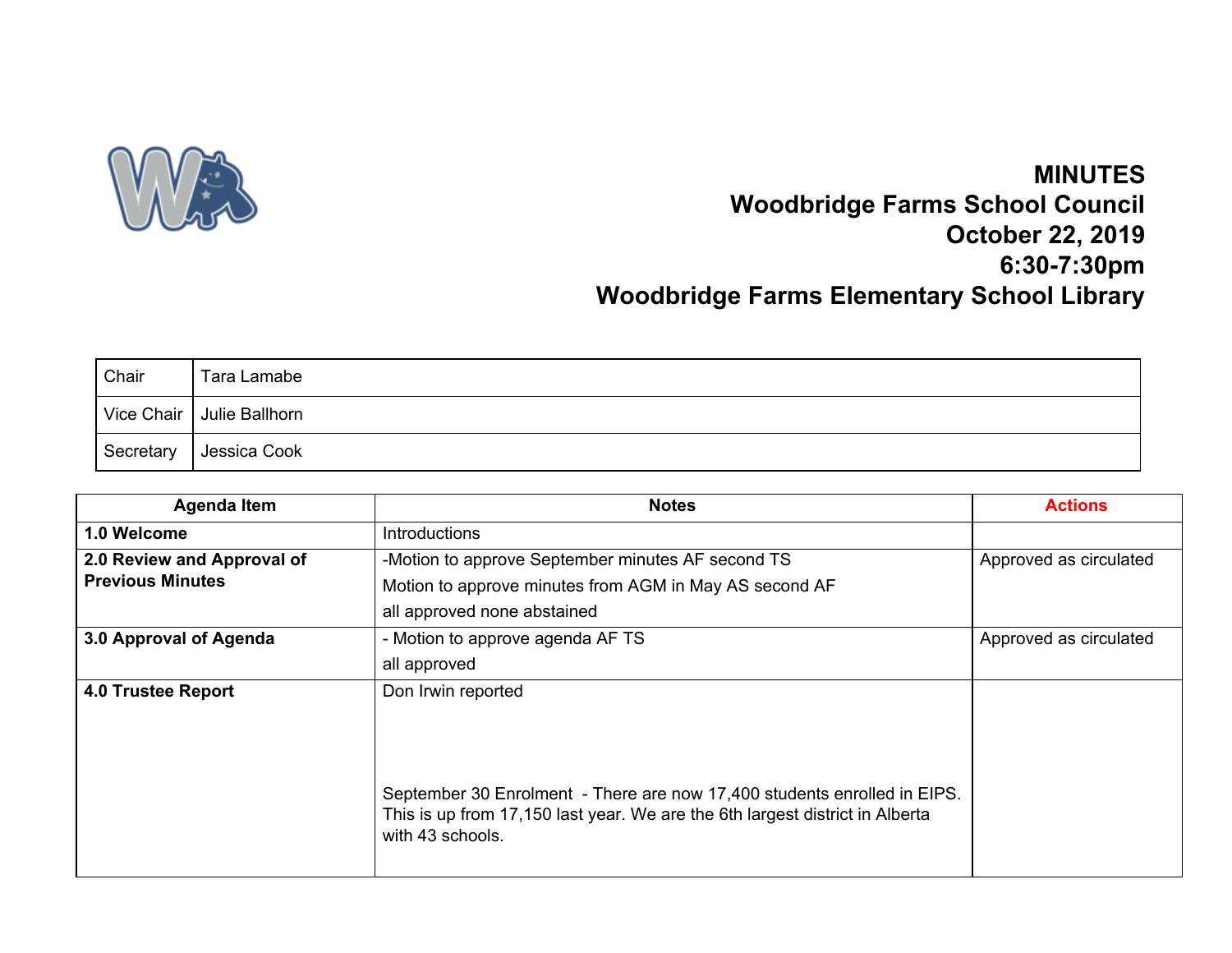| Council of School Councils (COSC)<br>On Wednesday, October 2 we had the first COSC meeting of the year.<br>parents from school councils are welcome to attend this meeting which<br>provides information and resources to school councils and parents the<br>meeting is held the first Wednesday of the month at the district office Wye<br>Road and Clover bar at 7 PM. The link is www.Eips.ca/ parents/committee of<br>school councils. |  |
|--------------------------------------------------------------------------------------------------------------------------------------------------------------------------------------------------------------------------------------------------------------------------------------------------------------------------------------------------------------------------------------------------------------------------------------------|--|
| <b>Provincial Achievement Testing Results</b><br>Students from EIPS have again performed very well - above Provincial<br>Averages in almost all categories. I am forwarding a letter from our Board<br>Chair Trina Boymook that gives the details and links to the data.                                                                                                                                                                   |  |
| <b>Full Review of Each Schools Results</b><br>Each November, schools report their previous years results including School<br>plans, PAT results and much detailed school information.                                                                                                                                                                                                                                                      |  |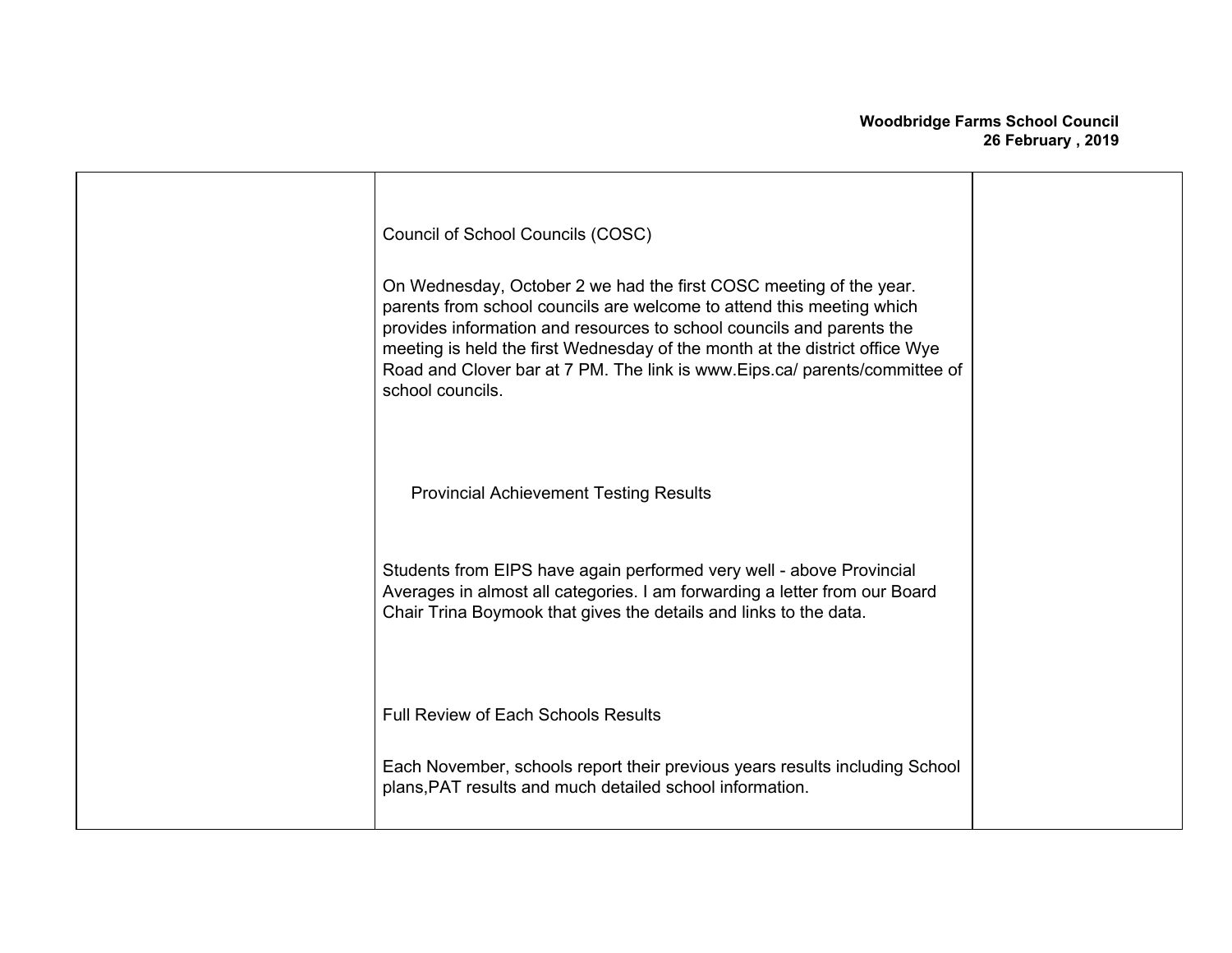|                   | Trustees and Administration spend many days compiling and reviewing the<br>information and then schedule a half day when four schools present their<br>results and learn from each other. |  |
|-------------------|-------------------------------------------------------------------------------------------------------------------------------------------------------------------------------------------|--|
|                   | All parents from each Parent Council are invited to attend.                                                                                                                               |  |
|                   |                                                                                                                                                                                           |  |
|                   | Friday November 22 - 9am - F. R. Haythorne at F.R. Haythorne                                                                                                                              |  |
|                   | Friday November 22 - 9am - Glen Allan & Woodbridge Farms at Mills Haven                                                                                                                   |  |
|                   | Friday November 22 - 1pm - West Hosford at Wye School                                                                                                                                     |  |
|                   | Monday November 25 - 9am - Westboro at Ecole Campbelltown                                                                                                                                 |  |
|                   |                                                                                                                                                                                           |  |
| 5.0 School Report | Andy Cunningham & Teri Pearn presented: Teri is away but sent her notes.                                                                                                                  |  |
|                   | New schedule reviewed                                                                                                                                                                     |  |
|                   | Accountability Pillar reviewed                                                                                                                                                            |  |
|                   | <b>Reviewed PAT</b>                                                                                                                                                                       |  |
|                   | <b>Reviewed School Education Plan</b>                                                                                                                                                     |  |
|                   | <b>School Report</b>                                                                                                                                                                      |  |
|                   | October 22, 2019                                                                                                                                                                          |  |
|                   |                                                                                                                                                                                           |  |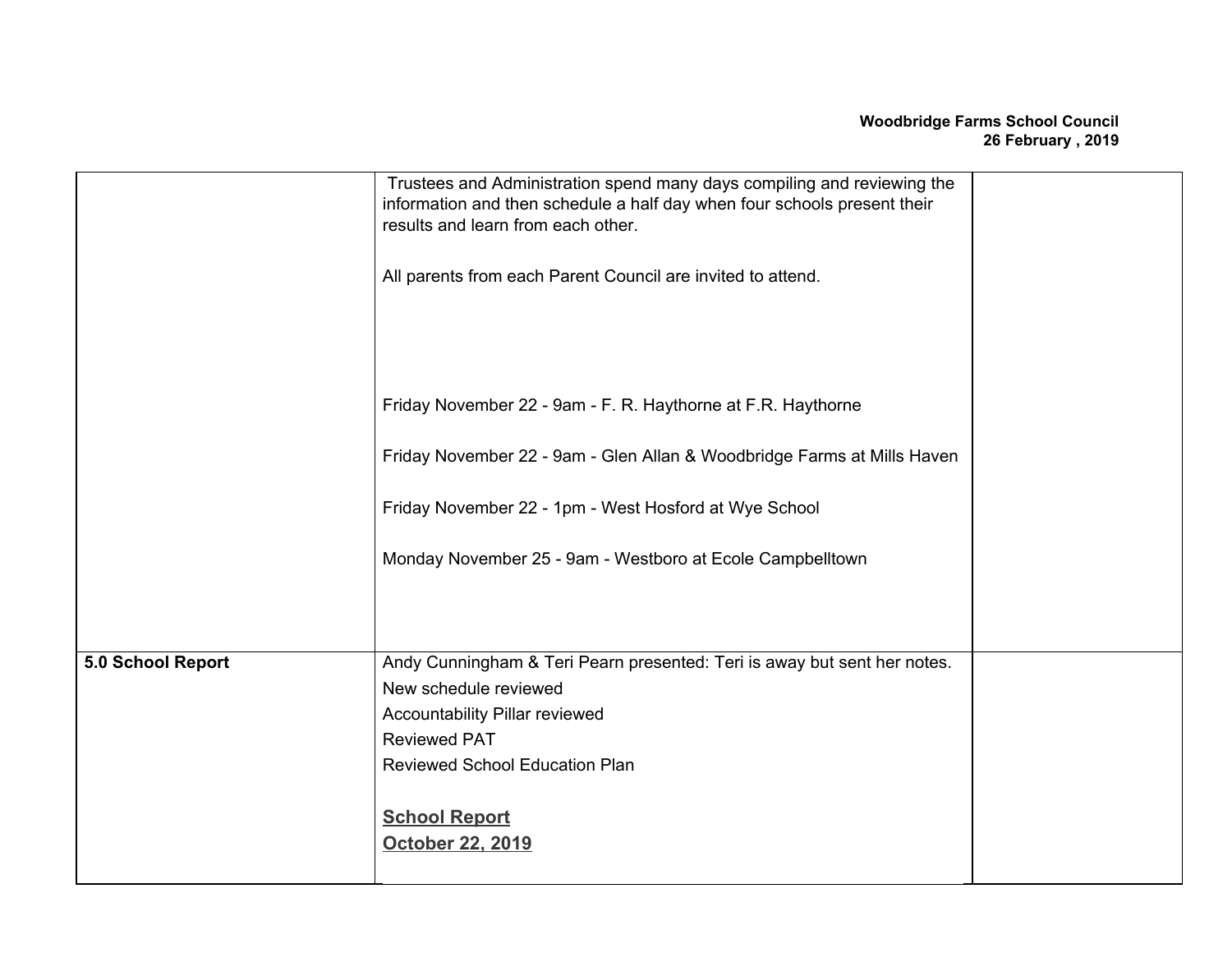| <b>Education Quality - improved significantly</b><br>$\circlearrowright$     |                                                                                                                                                                                                                                                                                                             |
|------------------------------------------------------------------------------|-------------------------------------------------------------------------------------------------------------------------------------------------------------------------------------------------------------------------------------------------------------------------------------------------------------|
| Work Preparation - improved<br>$\circ$                                       |                                                                                                                                                                                                                                                                                                             |
| PAT scores - very high<br>$\circlearrowright$                                |                                                                                                                                                                                                                                                                                                             |
| Program of Studies - very high<br>O                                          |                                                                                                                                                                                                                                                                                                             |
| Citizenship - very high<br>$\circlearrowright$                               |                                                                                                                                                                                                                                                                                                             |
|                                                                              |                                                                                                                                                                                                                                                                                                             |
|                                                                              |                                                                                                                                                                                                                                                                                                             |
| Safe and Caring - below provincial average by 1.3%<br>$\circ$                |                                                                                                                                                                                                                                                                                                             |
| Decreased from last year, but higher than 3 year                             |                                                                                                                                                                                                                                                                                                             |
| average                                                                      |                                                                                                                                                                                                                                                                                                             |
| Parental Involvement - below provincial average by<br>$\circ$                |                                                                                                                                                                                                                                                                                                             |
| 0.3%                                                                         |                                                                                                                                                                                                                                                                                                             |
| Decreased from last year, but higher than 3 year                             |                                                                                                                                                                                                                                                                                                             |
| average                                                                      |                                                                                                                                                                                                                                                                                                             |
| School Improvement - below provincial average by 1.7%<br>$\circlearrowright$ |                                                                                                                                                                                                                                                                                                             |
| Decreased from last year                                                     |                                                                                                                                                                                                                                                                                                             |
|                                                                              |                                                                                                                                                                                                                                                                                                             |
|                                                                              |                                                                                                                                                                                                                                                                                                             |
| 9 parents responded (prev. 10, 7, 10)<br>$\bigcirc$                          |                                                                                                                                                                                                                                                                                                             |
|                                                                              |                                                                                                                                                                                                                                                                                                             |
|                                                                              |                                                                                                                                                                                                                                                                                                             |
|                                                                              | Timetable:<br>switching to traditional 3 recess schedule<br>Working out details and will take time<br>Hoping to have it changed by November break<br><b>Accountability Pillar Results:</b><br><b>Areas of Success:</b><br><b>Areas for Improvement:</b><br><b>Interesting Items:</b><br><b>PAT Results:</b> |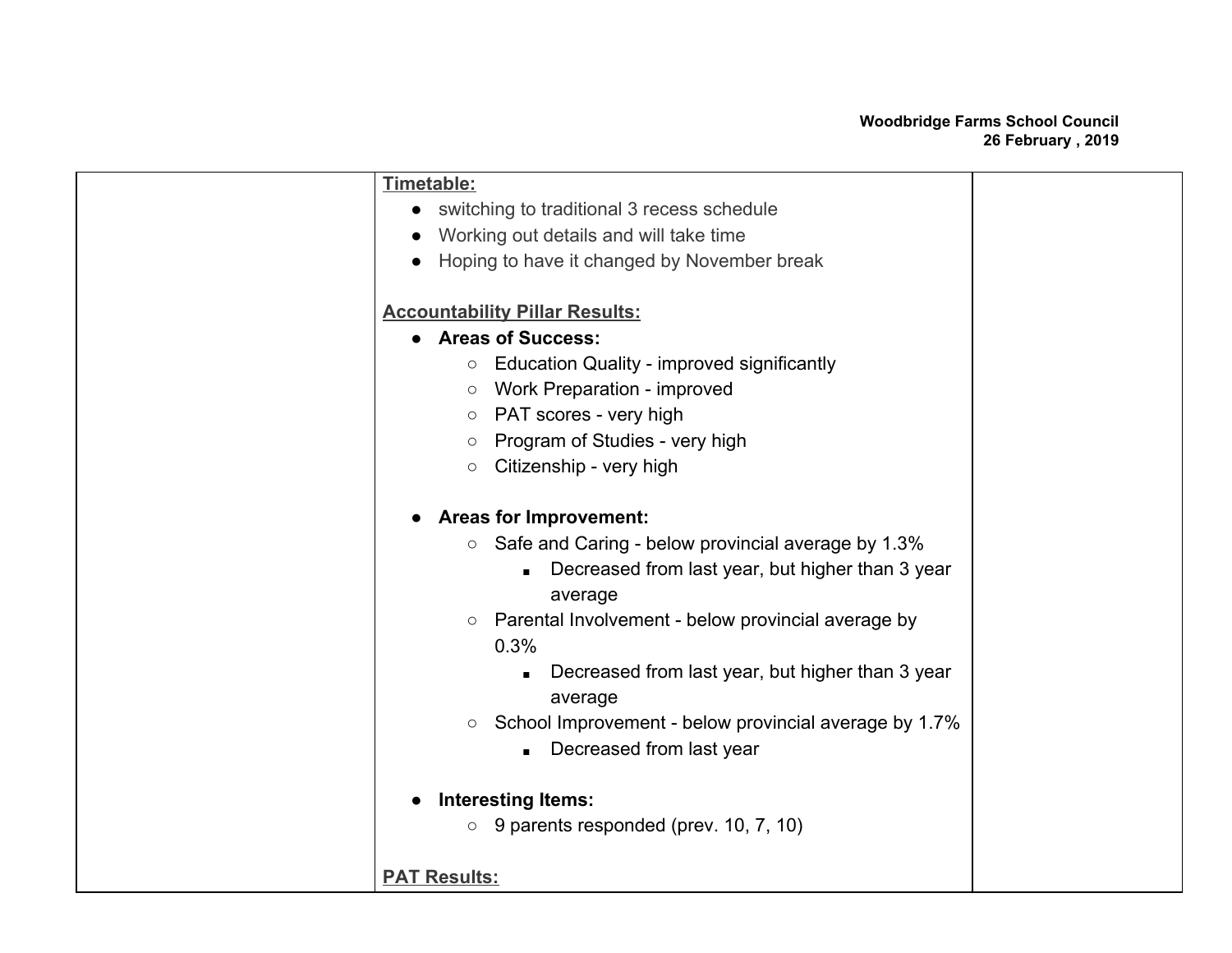| <b>Language Arts:</b>                                                    |  |
|--------------------------------------------------------------------------|--|
| <b>Areas of Success:</b>                                                 |  |
| Acceptable Standard 98.3%, above province 91.9%                          |  |
| Standard of Excellence 23.7%, above province 19.6%<br>$\bullet$          |  |
| Writing, Acceptable Standard 98.3%, above province<br>$\bullet$          |  |
| 91.6%                                                                    |  |
| Reading, Acceptable Standard 93.2%, above province<br>$\bullet$<br>90.2% |  |
| Reading, Standard of Excellence 61.0%, above province                    |  |
| 44.6%                                                                    |  |
|                                                                          |  |
| <b>Areas for Improvement:</b>                                            |  |
| Writing, Standard of Excellence 10.2%, below province                    |  |
| 10.8%                                                                    |  |
| Math:                                                                    |  |
| <b>Areas of Success:</b>                                                 |  |
| Acceptable Standard 94.9%, above province 79.4%                          |  |
| Standard of Excellence 20.3%, above province 16.4%                       |  |
| Part A, Acceptable Standard 79.7%, above province<br>$\bullet$           |  |
| 71.4%                                                                    |  |
| Part A, Standard of Excellence 47.5%, above province<br>$\bullet$        |  |
| 43.3%                                                                    |  |
| Part B, Acceptable Standard 94.9%, above province<br>$\bullet$           |  |
| 80.9%                                                                    |  |
| Part B, Standard of Excellence 22.0%, above province<br>$\bullet$        |  |
| 16.8%                                                                    |  |
|                                                                          |  |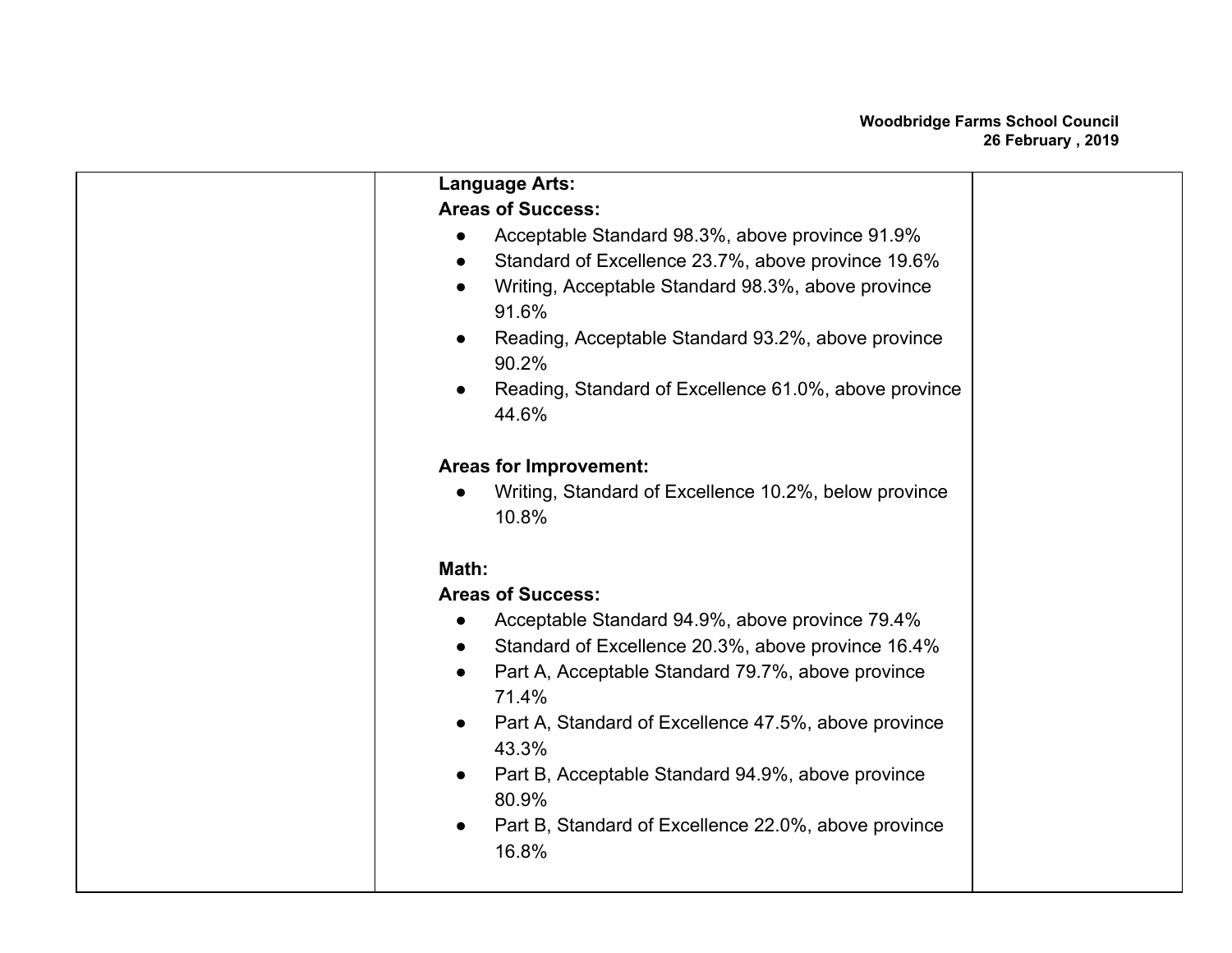| <b>Areas for Improvement:</b>                                   |  |
|-----------------------------------------------------------------|--|
| Boys under provincial average on Multiplication                 |  |
| questions                                                       |  |
| High Level of Complexity Question equaled provincial average    |  |
|                                                                 |  |
| <b>Social Studies:</b>                                          |  |
| <b>Areas of Success:</b>                                        |  |
| Acceptable Standard 95.0%, above province 84.5%<br>$\bullet$    |  |
| Standard of Excellence 41.7%, above province 27.9%<br>$\bullet$ |  |
| <b>Science:</b>                                                 |  |
| <b>Areas of Success:</b>                                        |  |
| • Acceptable Standard 92.1%, above province 85.9%               |  |
| Standard of Excellence 71.4%, above province 32.4%              |  |
|                                                                 |  |
| <b>School Education Plan - main areas of focus this year:</b>   |  |
| <b>Implementing Reader's Workshop</b>                           |  |
| Math day in November                                            |  |
| Sacred Teachings & Land-based Learning                          |  |
| Updates:                                                        |  |
| <b>Orange Shirt Day</b>                                         |  |
| Terry Fox - \$451                                               |  |
| Food Drive - 532 pounds of food                                 |  |
| Strathcona Wilderness Center Field Trip                         |  |
| <b>Great success</b><br>$\circ$                                 |  |
| Still awaiting grant approval for next field trips<br>$\circ$   |  |
| • Read-In Week - guest reader: Oilumni Norm Lacombe             |  |